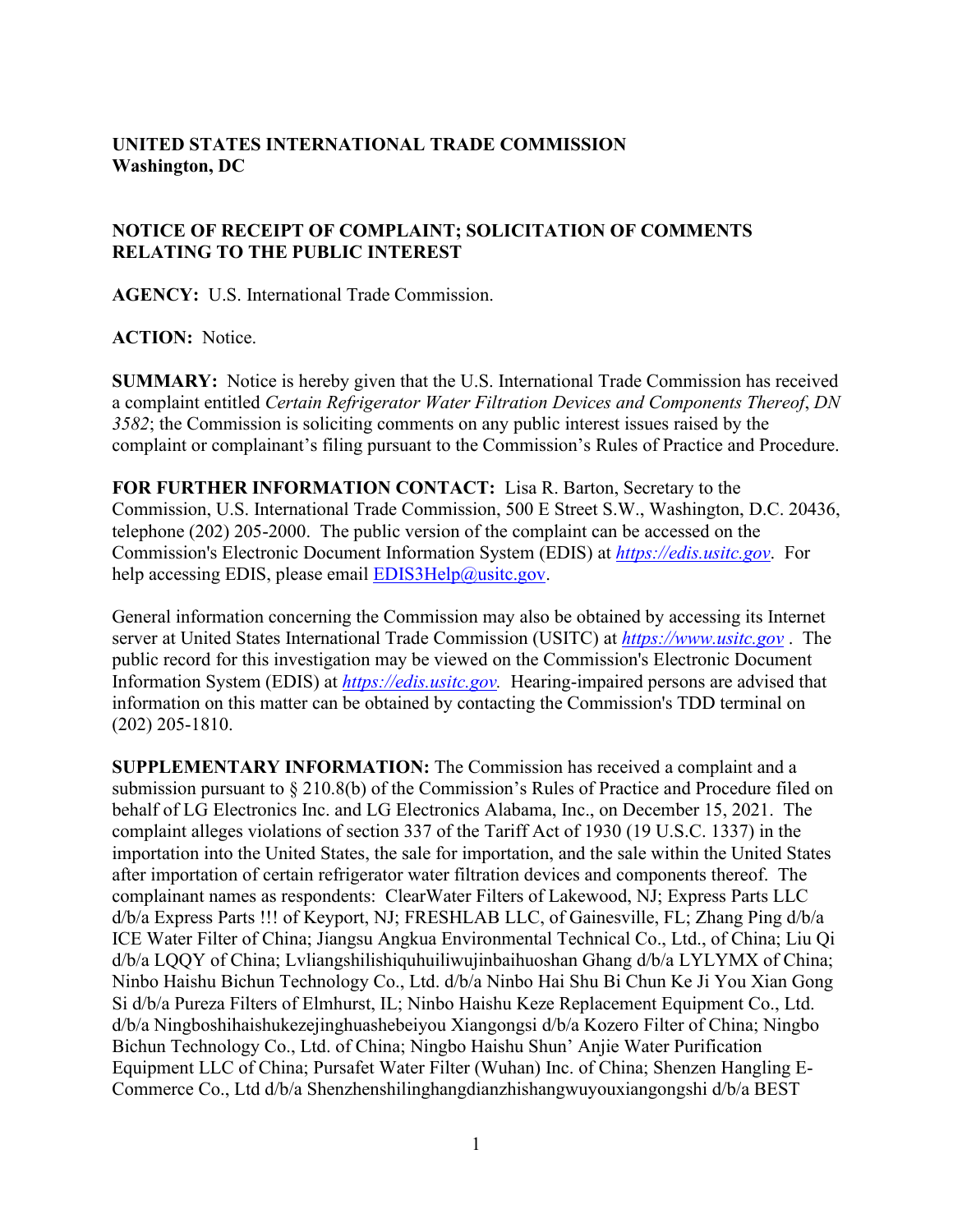BELVITA of Elmhurst, IL; Shenzhen Yu Tian Qi Technology Co., Ltd., d/b/a Shen Zhen Shi Yu Tian Qi Ke Ji You Xian Gong Si d/b/a GLACIERFRESH of China; Aicuiying d/b/a BELVITA Water of China; iSave Strategic Marketing Group LLC d/b/a iSave of China; Qinghaishunzexiaofangjianceyouxiangongsi d/b/a EZEEY of China; ZhenPingXianJiaXuanYaZhuBaoFuZhuangGongYiPinYouXia d/b/a JiaXuanYaZhuBaoFuZhuang of China; All Filters LLC d/b/a AllFilters of Salt Lake City, UT; GT Sourcing Inc. d/b/a GT Sourcing of Monsey, NY; JJ Imports LLC d/b/a Prime Filters of Elmwood Park, NJ; Tianjin Tianchuang Best Pure Environmental Science and Technology Co., Ltd. d/b/a Tianjin Tiangchuang Bestpure Huanbao Keji Co. Ltd d/b/a Healthy Home of China; Top Pure (USA) Inc. d/b/a Toppure d/b/a ICEPURE of Pico Rivera, CA; W&L Trading LLC d/b/a Aqualink of Frisco, TX; Yunda H&H Tech (Tianjin) Co., Ltd. d/b/a Tianjin Yuanda Gongmao Youxian Gongsi d/b/a PUREPLUS of China; Refresh Filters LLC b/d/a Refresh My Water of New York, NY; Qingdao Ecopure Filter Co., Ltd d/b/a WaterdropDirect of China; Qingdao Maxwell Commercial and Trading Company Ltd d/b/a Water Purity Expert of China; Qingdao Uniwell Trading Co., Ltd. d/b/a Qingdao Youniwei Shang Mao You Xian Gong Si d/b/a Uniwell Filter of China. The complainant requests that the Commission issue a general exclusion order, cease and desist orders and impose a bond upon respondents alleged infringing articles during the 60-day Presidential review period pursuant to 19 U.S.C. 1337(j).

Proposed respondents, other interested parties, and members of the public are invited to file comments on any public interest issues raised by the complaint or  $\S 210.8(b)$  filing. Comments should address whether issuance of the relief specifically requested by the complainant in this investigation would affect the public health and welfare in the United States, competitive conditions in the United States economy, the production of like or directly competitive articles in the United States, or United States consumers.

In particular, the Commission is interested in comments that:

- (i) explain how the articles potentially subject to the requested remedial orders are used in the United States;
- (ii) identify any public health, safety, or welfare concerns in the United States relating to the requested remedial orders;
- (iii) identify like or directly competitive articles that complainant, its licensees, or third parties make in the United States which could replace the subject articles if they were to be excluded;
- (iv) indicate whether complainant, complainant's licensees, and/or third party suppliers have the capacity to replace the volume of articles potentially subject to the requested exclusion order and/or a cease and desist order within a commercially reasonable time; and
- (v) explain how the requested remedial orders would impact United States consumers.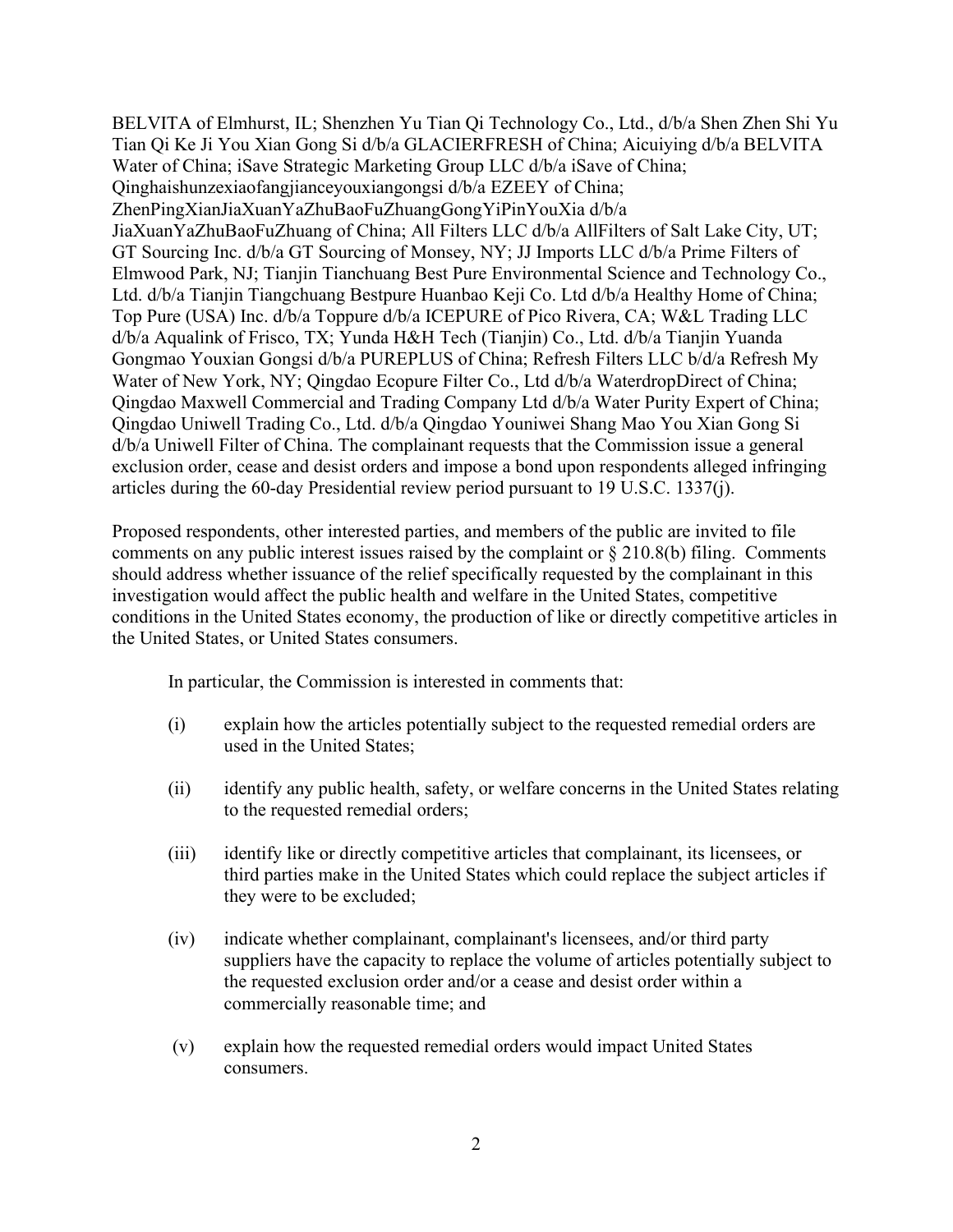Written submissions on the public interest must be filed no later than by close of business, eight calendar days after the date of publication of this notice in the Federal Register. There will be further opportunities for comment on the public interest after the issuance of any final initial determination in this investigation. Any written submissions on other issues must also be filed by no later than the close of business, eight calendar days after publication of this notice in the Federal Register. Complainant may file replies to any written submissions no later than three calendar days after the date on which any initial submissions were due. No other submissions will be accepted, unless requested by the Commission. Any submissions and replies filed in response to this Notice are limited to five (5) pages in length, inclusive of attachments.

Persons filing written submissions must file the original document electronically on or before the deadlines stated above. Submissions should refer to the docket number ("Docket No. 3582") in a prominent place on the cover page and/or the first page. (*See* Handbook for Electronic Filing Procedures, **Electronic Filing Procedures**<sup>[1](#page-2-0)</sup>). Please note the Secretary's Office will accept only electronic filings during this time. Filings must be made through the Commission's Electronic Document Information System (EDIS, *[https://edis.usitc.gov](https://edis.usitc.gov/)*.) No in-person paper-based filings or paper copies of any electronic filings will be accepted until further notice. Persons with questions regarding filing should contact the Secretary at [EDIS3Help@usitc.gov.](mailto:EDIS3Help@usitc.gov)

Any person desiring to submit a document to the Commission in confidence must request confidential treatment. All such requests should be directed to the Secretary to the Commission and must include a full statement of the reasons why the Commission should grant such treatment. *See* 19 CFR 201.6. Documents for which confidential treatment by the Commission is properly sought will be treated accordingly. All information, including confidential business information and documents for which confidential treatment is properly sought, submitted to the Commission for purposes of this Investigation may be disclosed to and used: (i) by the Commission, its employees and Offices, and contract personnel (a) for developing or maintaining the records of this or a related proceeding, or (b) in internal investigations, audits, reviews, and evaluations relating to the programs, personnel, and operations of the Commission including under 5 U.S.C. Appendix 3; or (ii) by U.S. government employees and contract personnel<sup>[2](#page-2-1)</sup>, solely for cybersecurity purposes. All nonconfidential written submissions will be available for public inspection at the Office of the Secretary and on  $EDIS<sup>3</sup>$  $EDIS<sup>3</sup>$  $EDIS<sup>3</sup>$ .

<span id="page-2-0"></span><sup>1</sup> Handbook for Electronic Filing Procedures:

*[https://www.usitc.gov/documents/handbook\\_on\\_filing\\_procedures.pdf](https://www.usitc.gov/documents/handbook_on_filing_procedures.pdf)*

<span id="page-2-1"></span><sup>&</sup>lt;sup>2</sup> All contract personnel will sign appropriate nondisclosure agreements.

<span id="page-2-2"></span><sup>3</sup> Electronic Document Information System (EDIS): *[https://edis.usitc.gov](https://edis.usitc.gov/)*